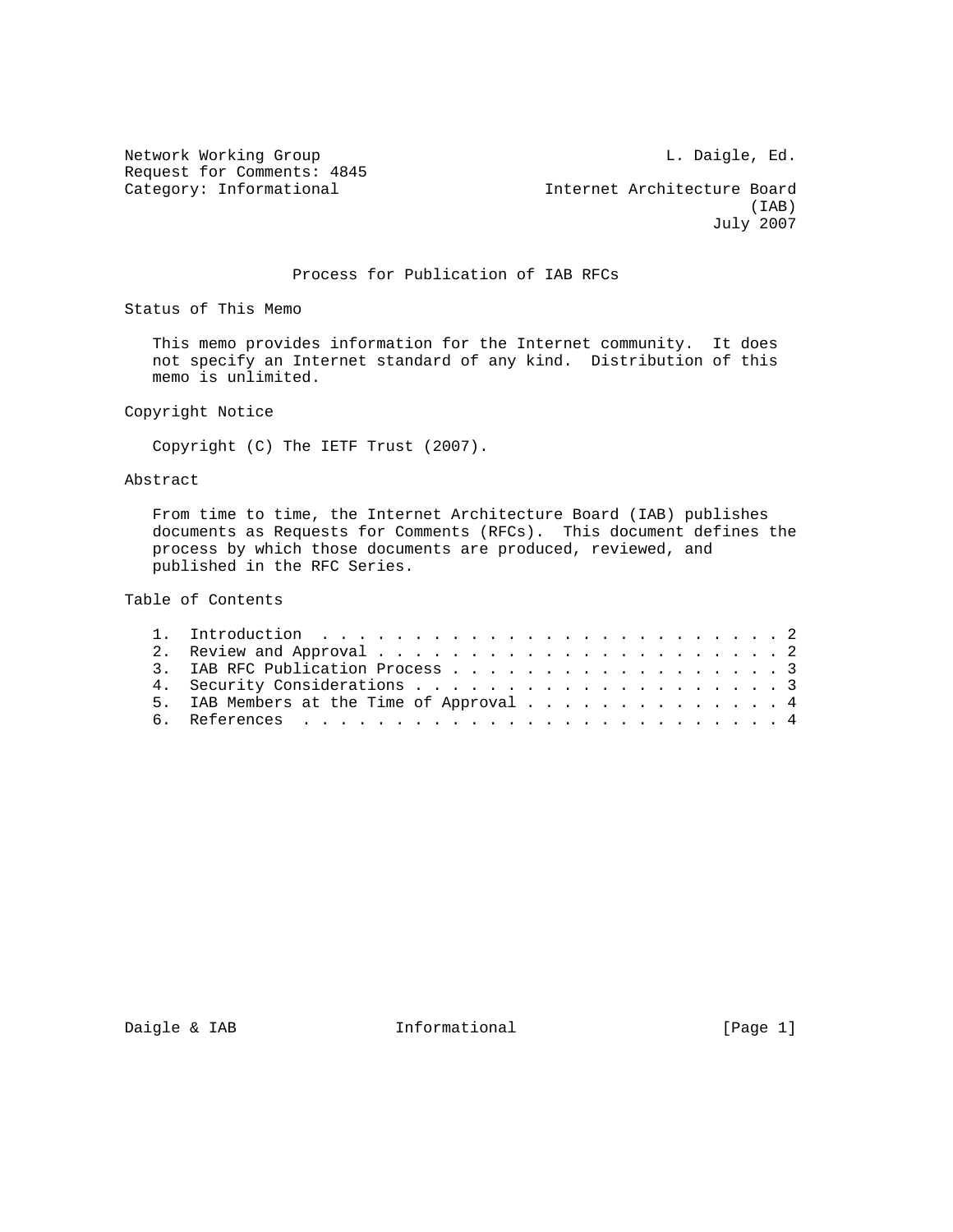## 1. Introduction

 From time to time, the IAB has cause to publish documents as Requests for Comments (RFCs). These occasions include the following:

- o documents that arise from consideration of an issue by the IAB and are authored by the IAB through a nominated editor.
- o documents that report on IAB activities, such as workshop reports, and are authored by a nominated editor, generally from among the activity participants.
- o documents that are not the outcome of an Internet Engineering Task Force (IETF) Working Group effort but that the IAB has determined would be of benefit to the IETF community to publish. Such documents need not necessarily be authored or revised by the IAB.

 The majority of documents published by the IAB will be classified as Informational RFCs (see [RFC2026]). Generally speaking, the IAB does not publish Standards-Track or Experimental RFCs. If the IAB has cause to publish a document as a Best Current Practice (BCP), it would fall under the approval process of the IETF standards stream of RFCs (see [RFC4844]).

2. Review and Approval

 In many cases, the IAB publishes documents to provide a permanent record of an IAB statement or position. In such cases, the IAB uses its internal discussion processes to refine the expression and technical content of the document, and the document is approved for publication if, and only if, the IAB is in agreement on its substantive content.

 For certain documents, it may not be appropriate for the IAB to take responsibility for technical correctness. For example, where the IAB has sponsored a workshop in which not all the participants were members of the IAB and/or not all the members of the IAB were present, approval by the IAB of a report of the workshop is used only to assert that the report is a faithful report of the proceedings of the workshop and that the matter is of interest to the community.

 Documents for which the IAB takes responsibility for technical correctness (the most usual case) will be indicated by noting the IAB as an author of the document, with individuals noted as editors or text authors. Other documents, such as workshop reports, will not specify the IAB as an author (although this does not preclude individual IAB members from being authors or editors).

Daigle & IAB **Informational** [Page 2]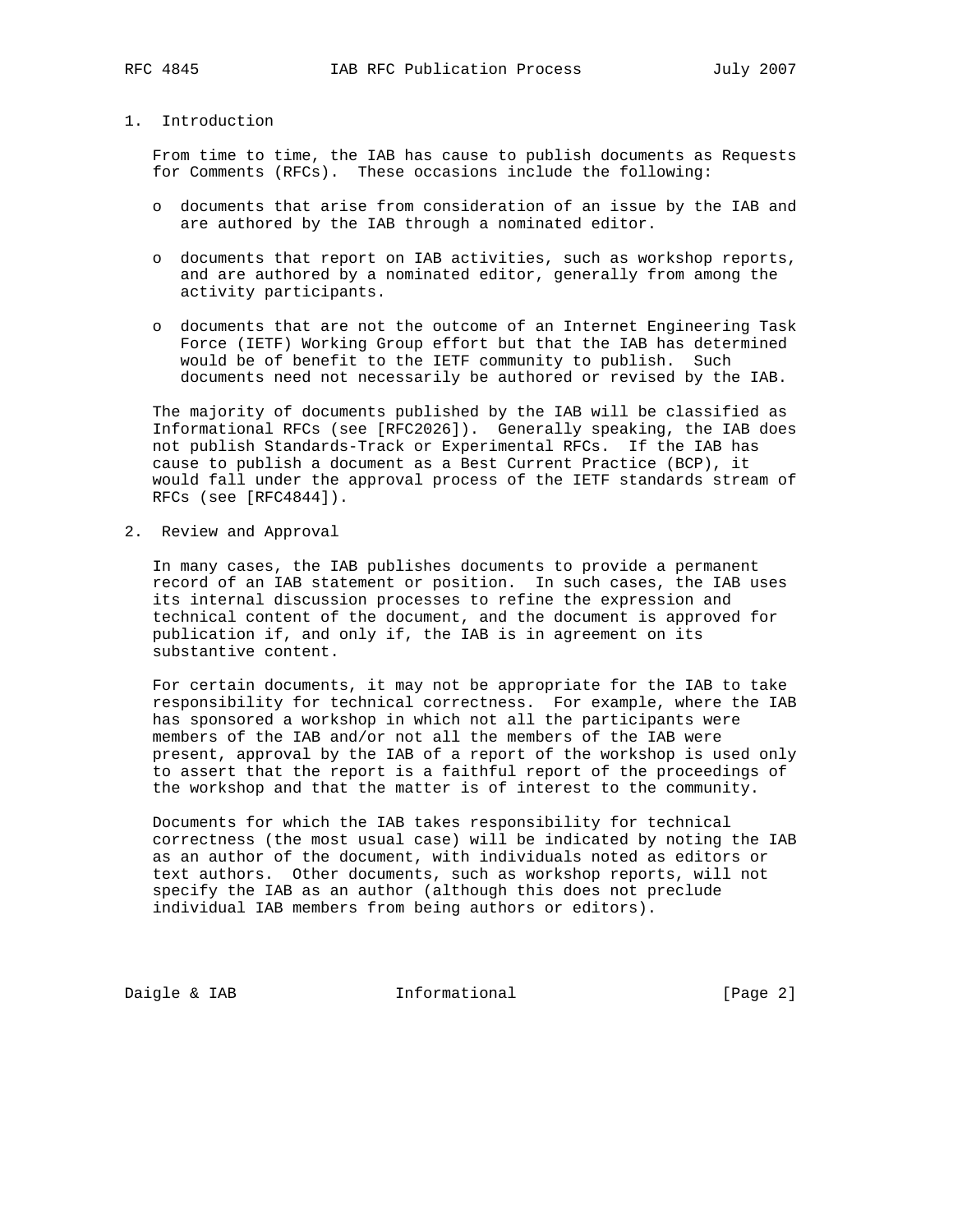In general, the document (introductory) text should make plain the role of the IAB in publishing and supporting the text. Should the IAB have significant issues with any individual item in the document, a note may be included in the document explaining the issue.

3. IAB RFC Publication Process

 The following is a description of the process used by the IAB to publish IAB documents as RFCs.

- 1. The document is determined to be an IAB document by the IAB, as described in Section 1.
- 2. The IAB publishes an IAB draft (draft-iab-\*). Comments on the draft are reviewed and may be integrated into successive iterations of the draft. In addition to considering comments received on the draft, the IAB may elect to refer the document to individuals or groups and explicitly solicit comments as appropriate.
- 3. For documents intended to be published as BCPs, the document is passed to the Internet Engineering Steering Group (IESG) with a sponsoring Area Director (AD), and follows the process outlined in [SPONSOR].
- 4. For documents intended to be Informational RFCs, the remainder of this process is followed.
- 5. The chair of the IAB issues an IETF-wide Call for Comment on the IETF Announce mailing list. The comment period is normally no shorter than four weeks.
- 6. Comments received are considered for integration into the document. The IAB shall determine whether the document is ready for publication based on the comments received, or whether another round of document editing and, optionally, a further call for input is required.
- 7. The document is passed to the RFC Editor for publication as an IAB document Informational RFC.
- 4. Security Considerations

 This document does not discuss matters with any particular security implications.

Daigle & IAB **Informational Informational** [Page 3]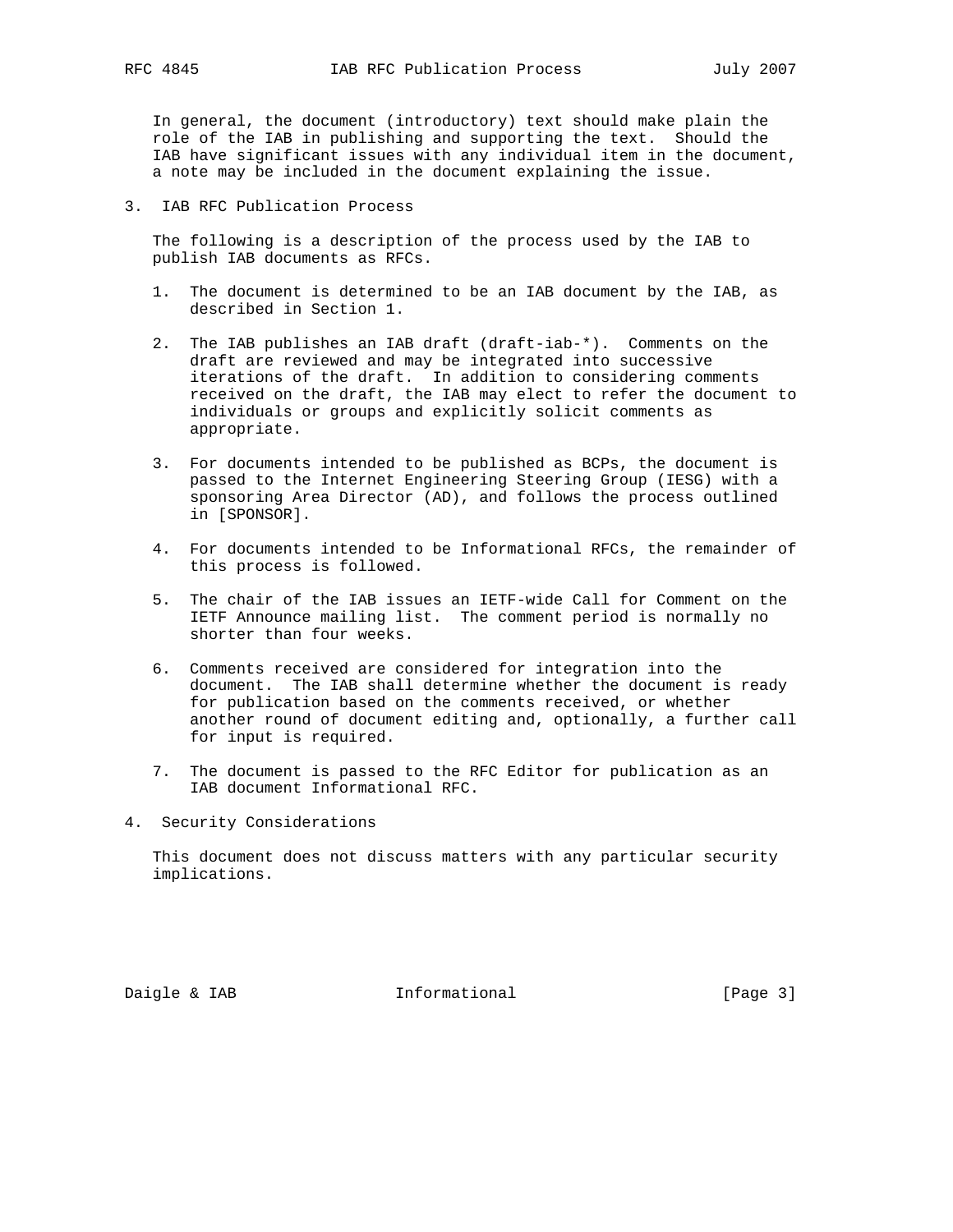5. IAB Members at the Time of Approval

 Bernard Aboba Loa Andersson Brian Carpenter Leslie Daigle Elwyn Davies Kevin Fall Olaf Kolkman Kurtis Lindqvist David Meyer David Oran Eric Rescorla Dave Thaler Lixia Zhang

- 6. References
	- [RFC2026] Bradner, S., "The Internet Standards Process -- Revision 3", RFC 2026, BCP 9, October 1996.
	- [RFC4844] Daigle, L., Ed., "The RFC Series and RFC Editor", RFC 4844, July 2007.
- [SPONSOR] Arkko, J., Ed., "Guidance on Area Director Sponsoring of Documents", ION, May 2007.

## Authors' Addresses

Leslie L. Daigle (editor)

EMail: ledaigle@cisco.com, leslie@thinkingcat.com

(IAB)

 EMail: iab@iab.org URI: http://www.iab.org/

Daigle & IAB **Informational** [Page 4]